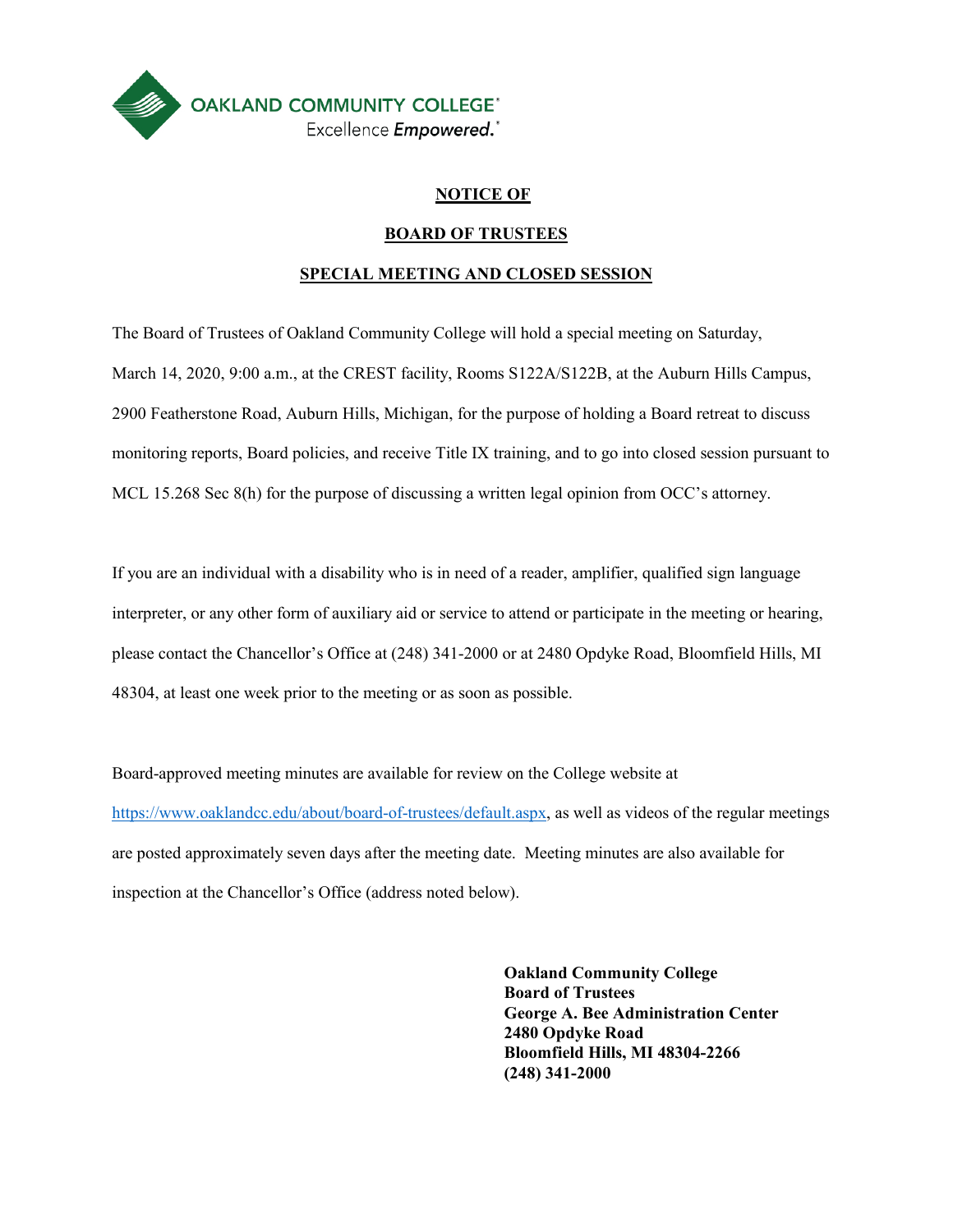

### **BOARD OF TRUSTEES**

### **SPECIAL MEETING AGENDA**

 **reports, Board policies, and receive Title IX training, and to go into closed pursuant to MCL 15.268 Sec 8(h) A Special Meeting of the Board of Trustees of Oakland Community College will be held on Saturday, March 14, 2020, 9:00 a.m., at the CREST facility, Rooms S122A/S122B, at the Auburn Hills Campus, 2900 Featherstone Road, Auburn Hills, Michigan, for the purpose of holding a retreat to discuss monitoring for the purpose of discussing a written legal opinion from OCC's attorney.** 

### **AGENDA**

- **1. CALL TO ORDER**
- **2. ATTENDANCE**
- **3. APPROVAL OF AGENDA**
- **4. PUBLIC COMMENTS**

### **5. WORKSHOP**

- 5.1. Monitoring Reports
- 5.2. Board Policies
- 5.3. Title IX Training

### **6. CLOSED SESSION TO DISCUSS A LEGAL OPINION FROM OCC'S ATTORNEY**

### **7. ADJOURNMENT**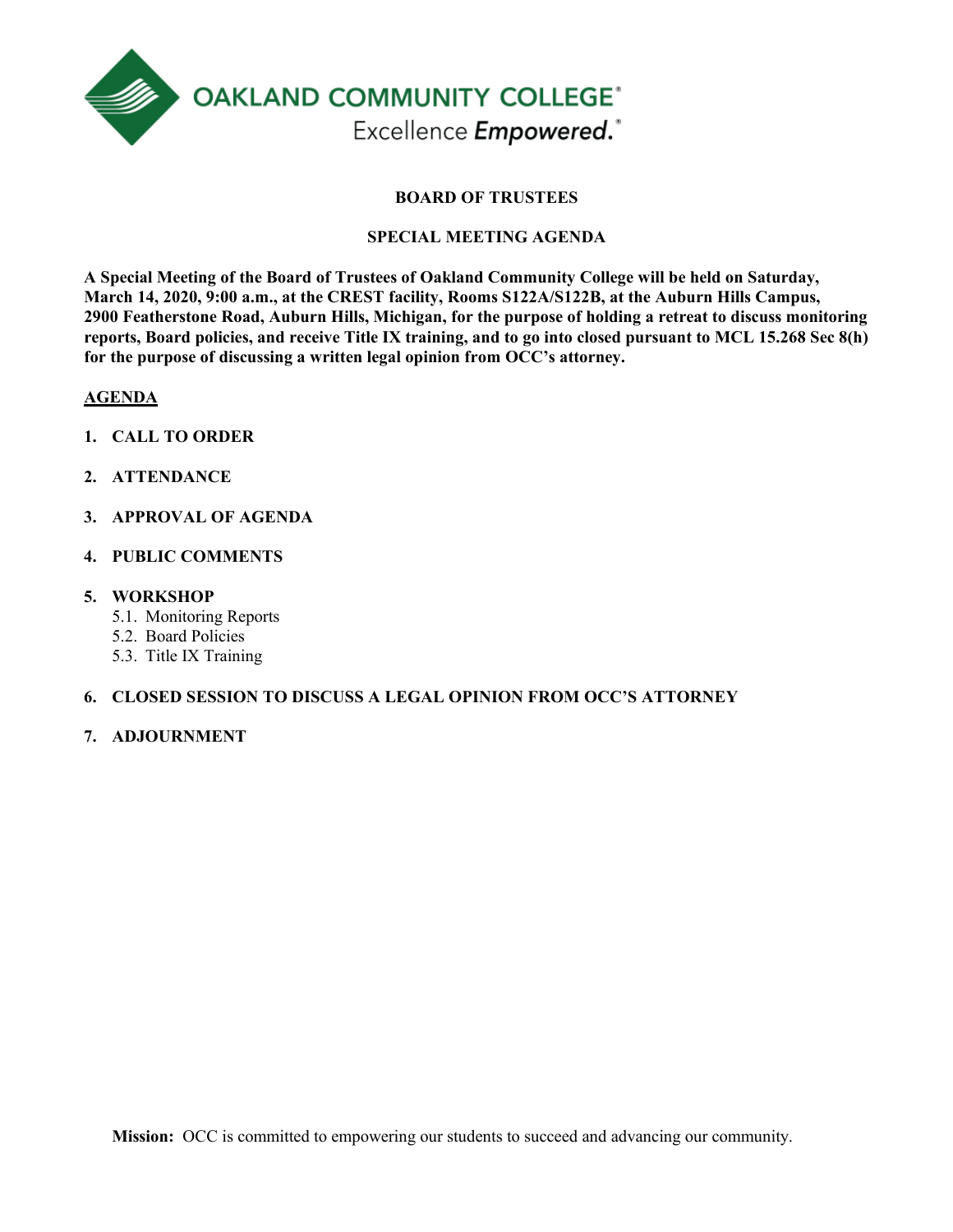

# **Monitoring Report Proposal March 14, 2020**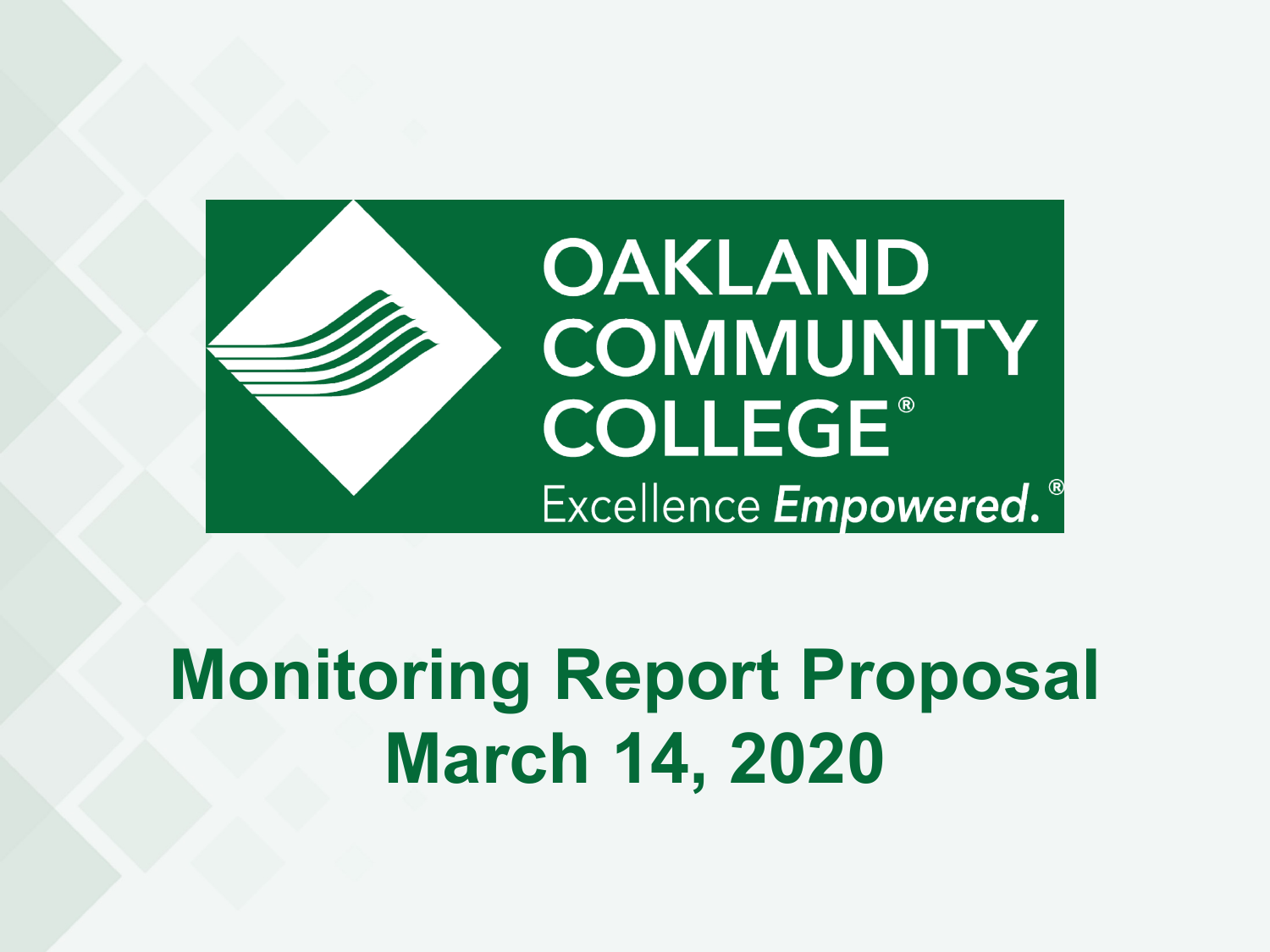# **Presentation Structure**

- 1. Connection to county; Oakland 80 goal
- 2. Current monitoring reports structure, proposed changes
- 3. Continuous improvement framework to drive student success
- 4. Reporting format & timeline
- 5. KPIs (Key Performance Indicators): tracking of core metrics toward targets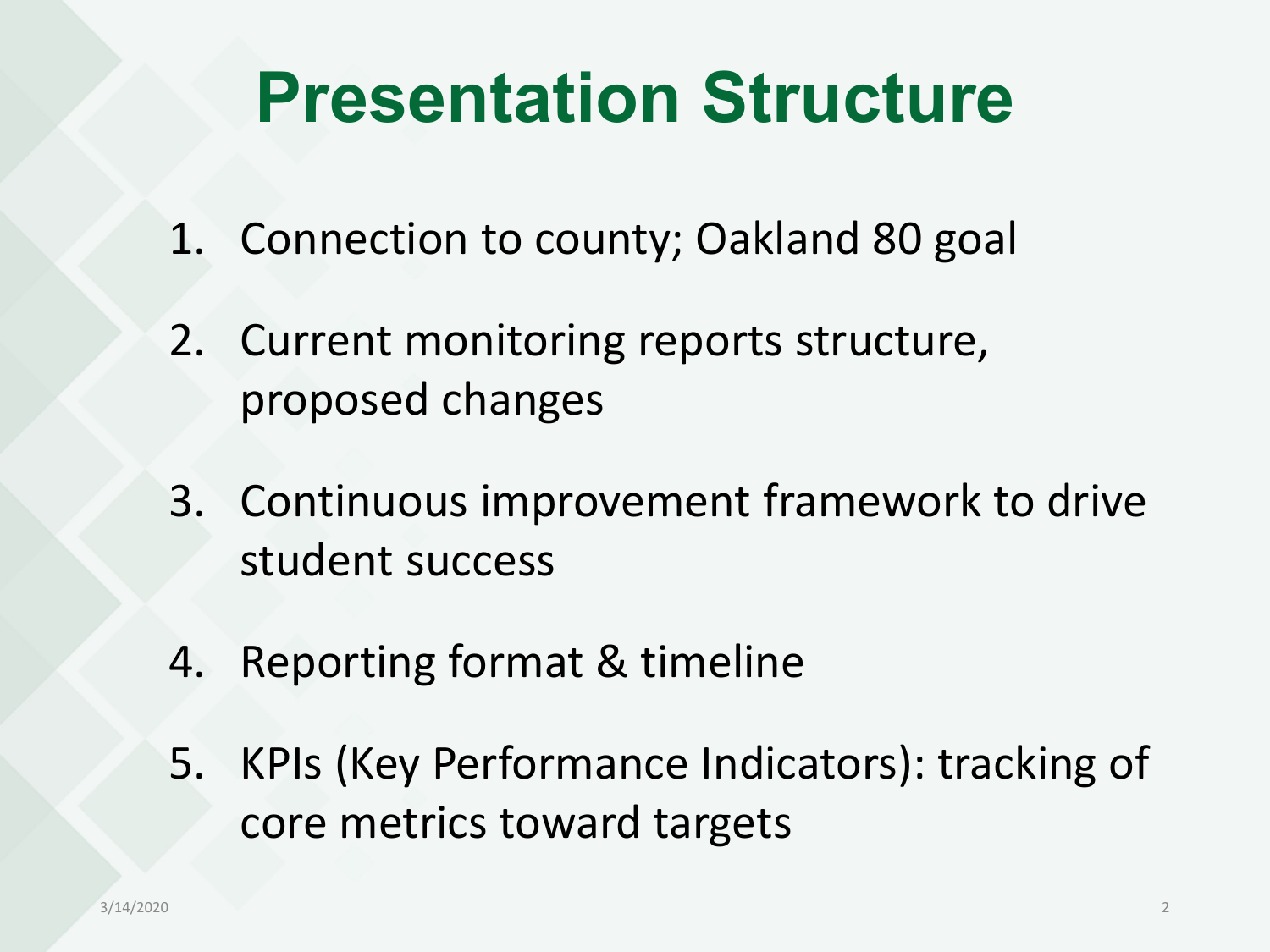

- Oakland 80: county goal for 80% of adults to hold a postsecondary credential by 2030
- Partnership among higher education institutions, secondary education, government, community
- OCC has crucial role as conduit among K-16 continuum, help county attain goal
- Serve community in higher education awareness, aspirations, access & success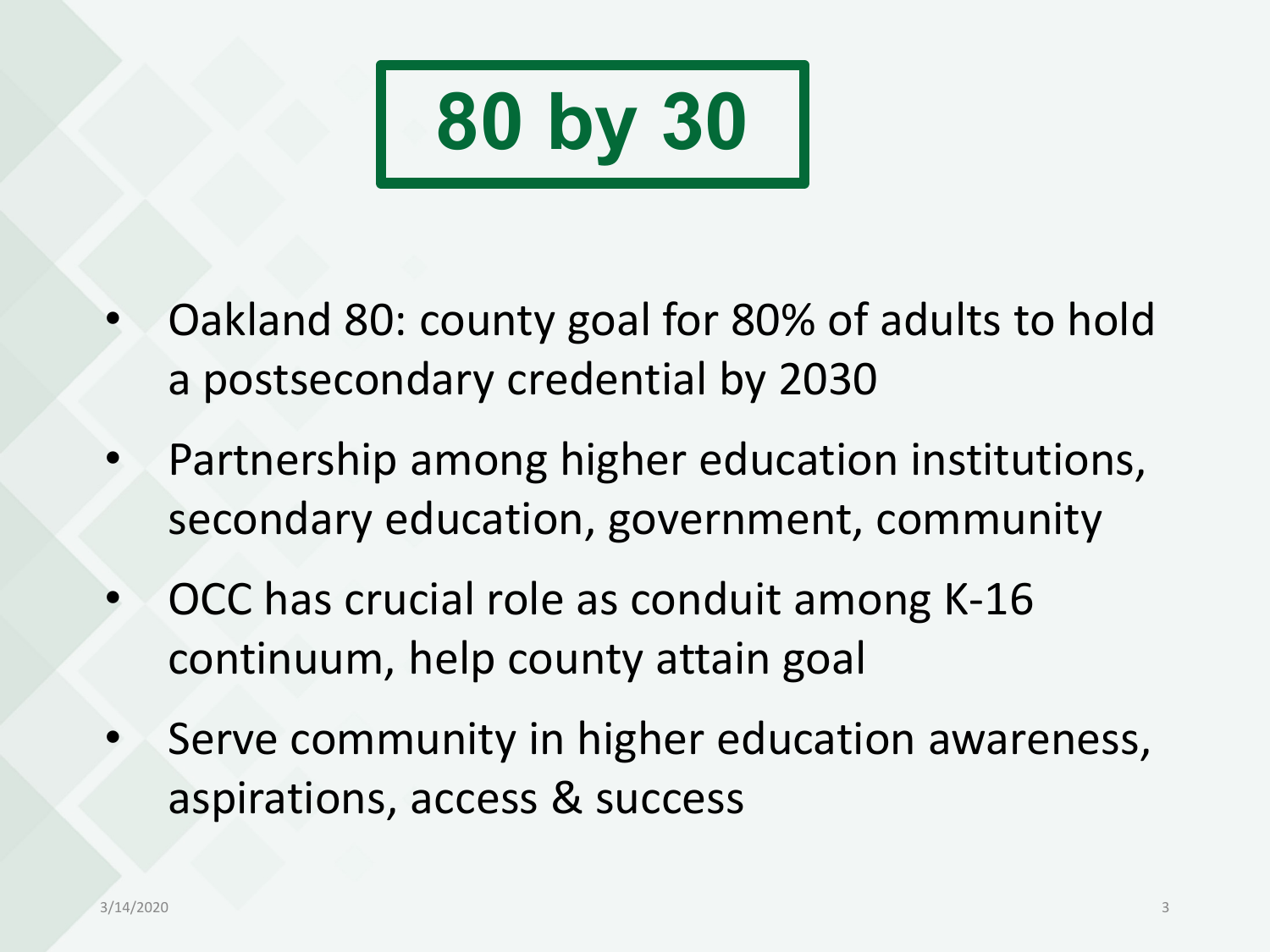

An OCC education contributes:

- Associates degrees and certificates
- Professional licensure and certification
- Apprenticeships and career/technical credentials
- Transfer of credit to achieve degrees/credentials at other institutions
- Professional and personal development
- Reduced student loan burden; making higher education more accessible, efficient, attainable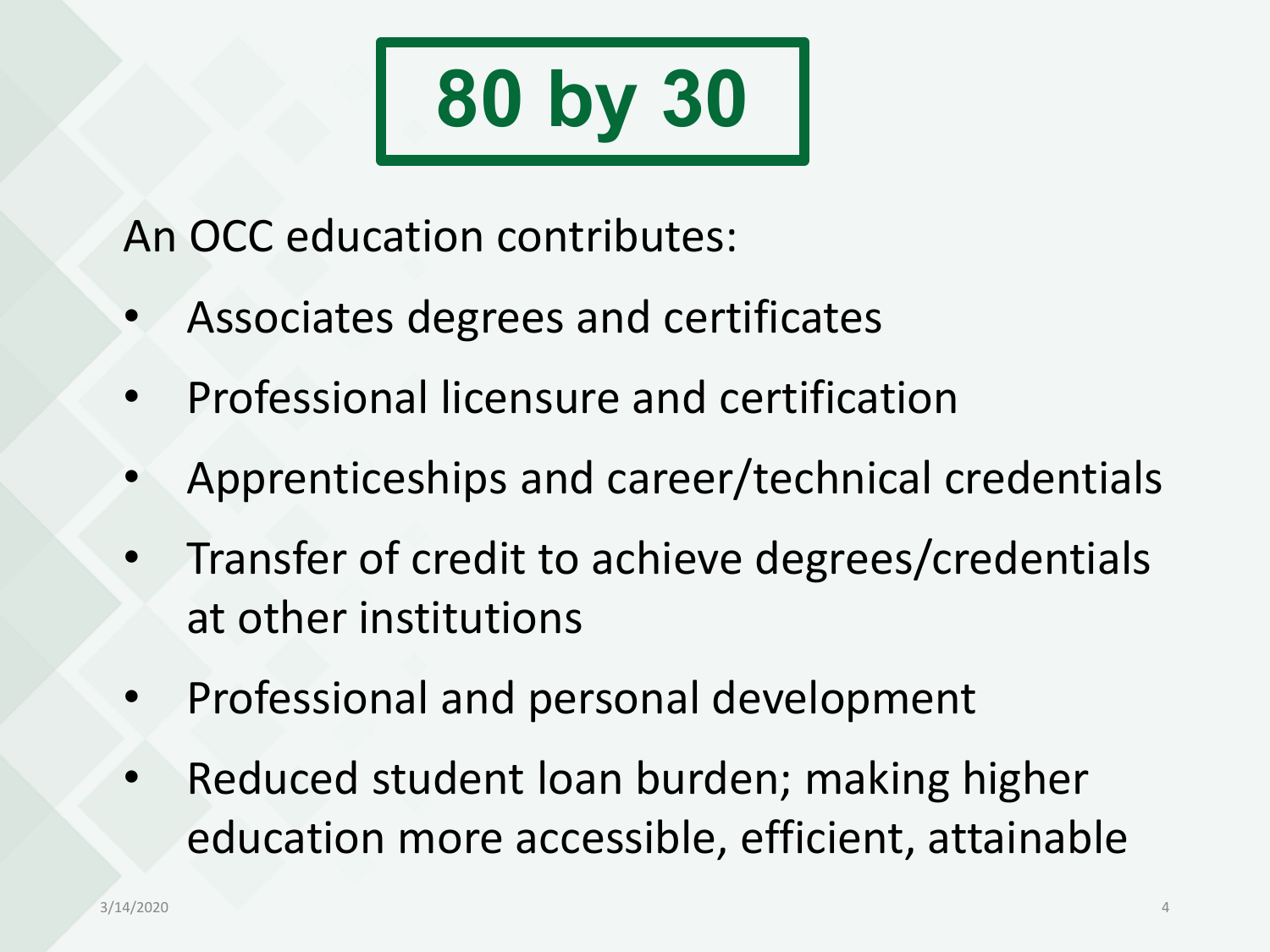# **Current Structure**

- 8 Board Ends in 7 Monitoring Reports
	- o Accreditation
	- o Workforce Training & Continuing Education
	- o College Readiness
	- o Diversity
	- o Transfer
	- o Career & Technical Education
	- o Student Services
- Overlap in content among reports
- Broad categories, many possible metrics
- Lengthy/dense format
- Difficult to identify/retain key takeaways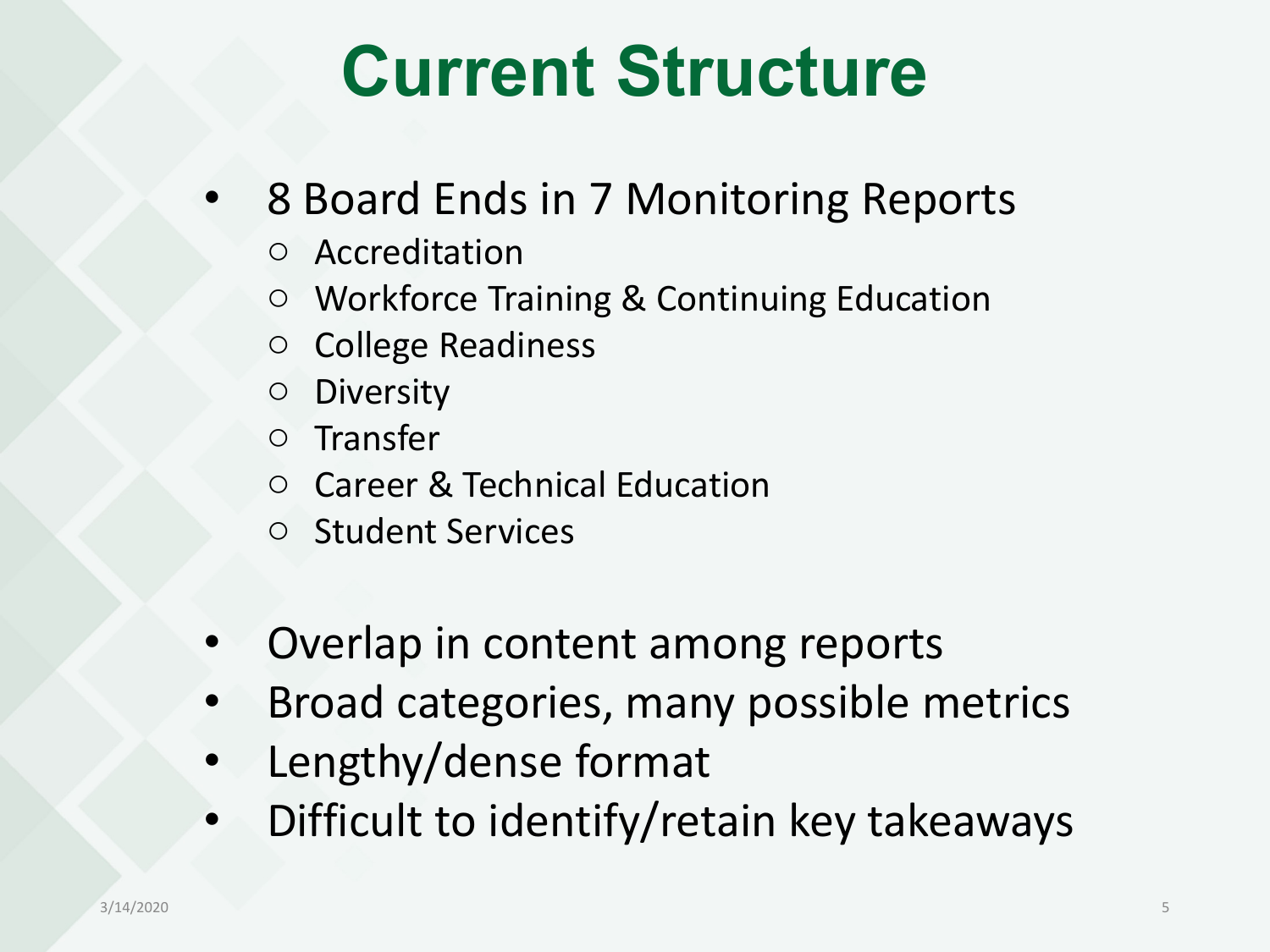# **Proposed Structure**

- Build common understanding & strategies
- Maximize impact through collaboration
- Ongoing updates on student-centered Key Performance Indicators (KPIs)
- Trends, context, interpretation, targets, future direction
- Focused reports to inform Board and overall College community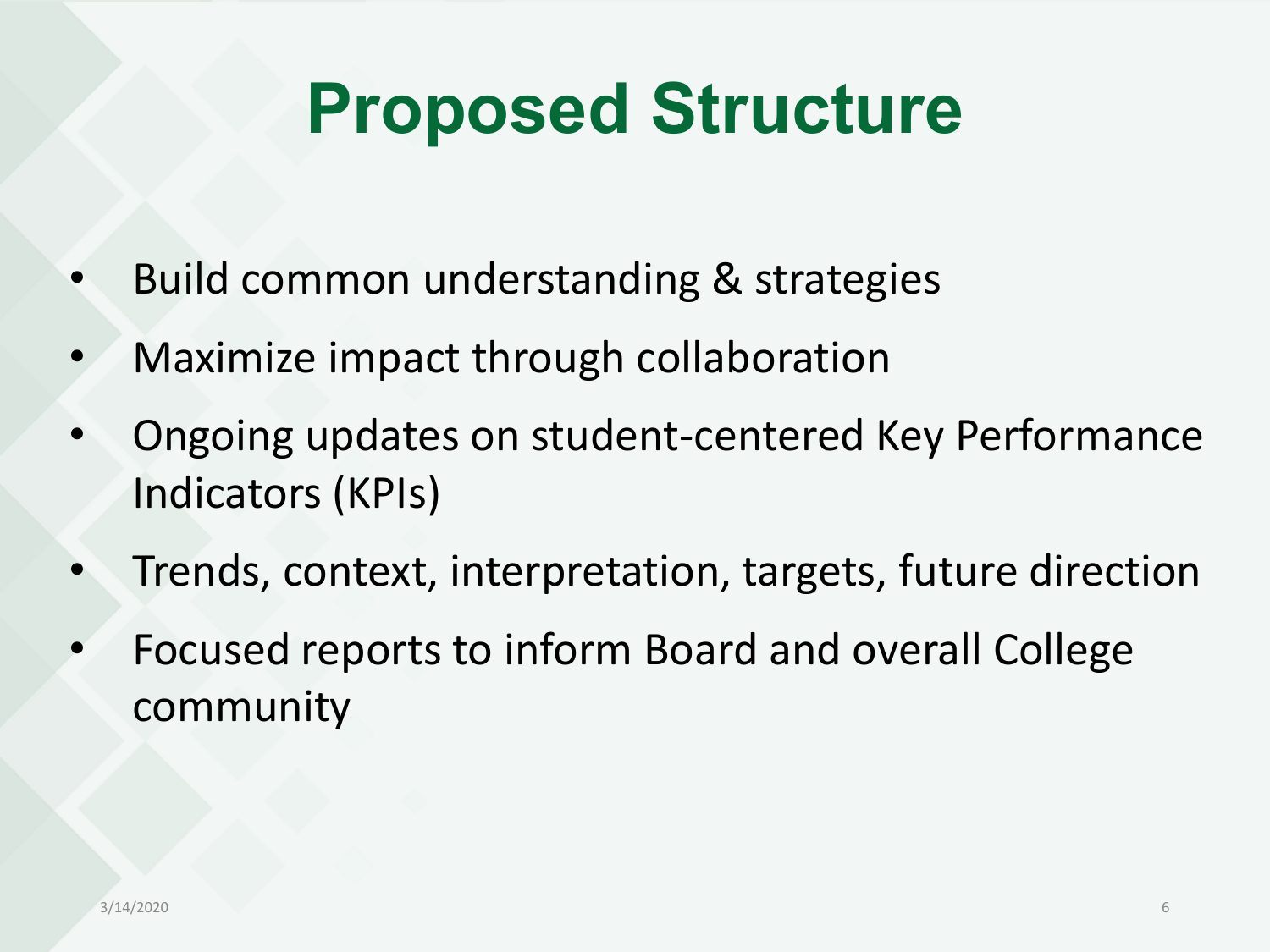- Focus on student access & success from start to completion
- Student perspective, experience, outcomes

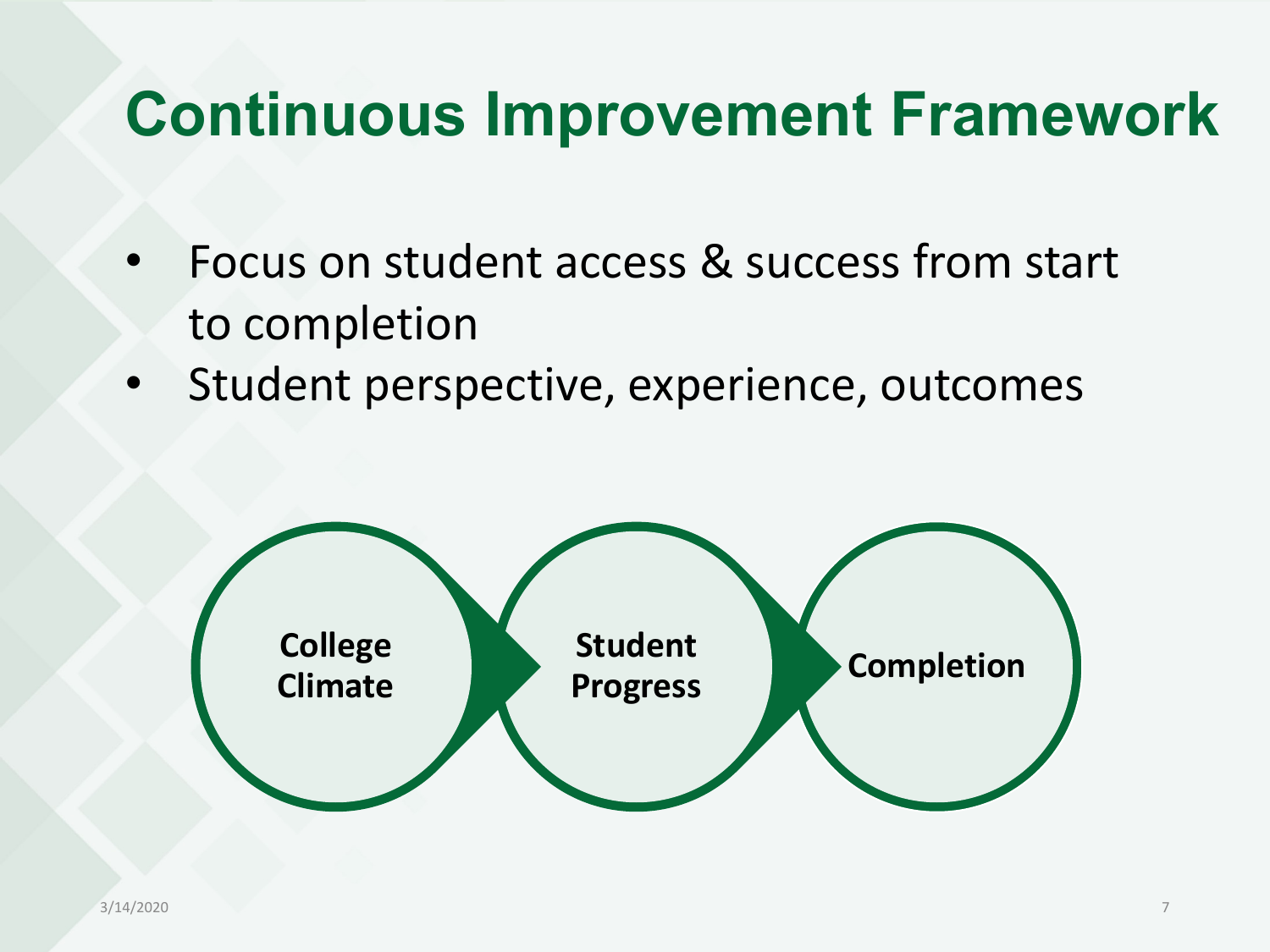- Updates on Key Performance Indicators (KPIs) for all Ends in each report, with narrative and context
- Meaningful student success data available after each term
- Track ongoing progress toward targets throughout the year
- Culminate in annual summary report can be shared with community stakeholders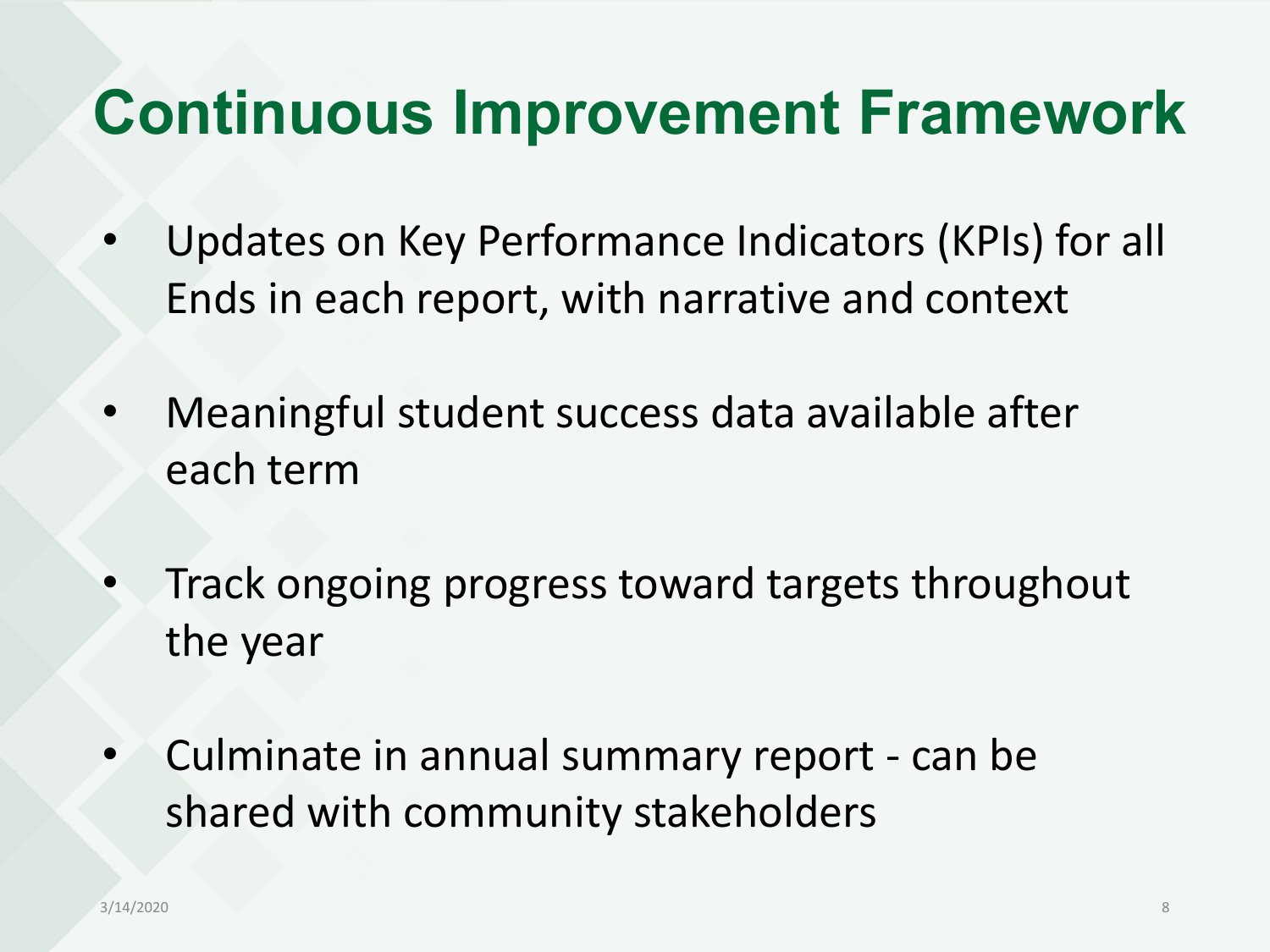# **Ongoing Reports**

Review reports on overall updated institutional and student success data as it becomes available after each term and year



\*Fall 2019 report planned for April 2020; future reports will continue as scheduled.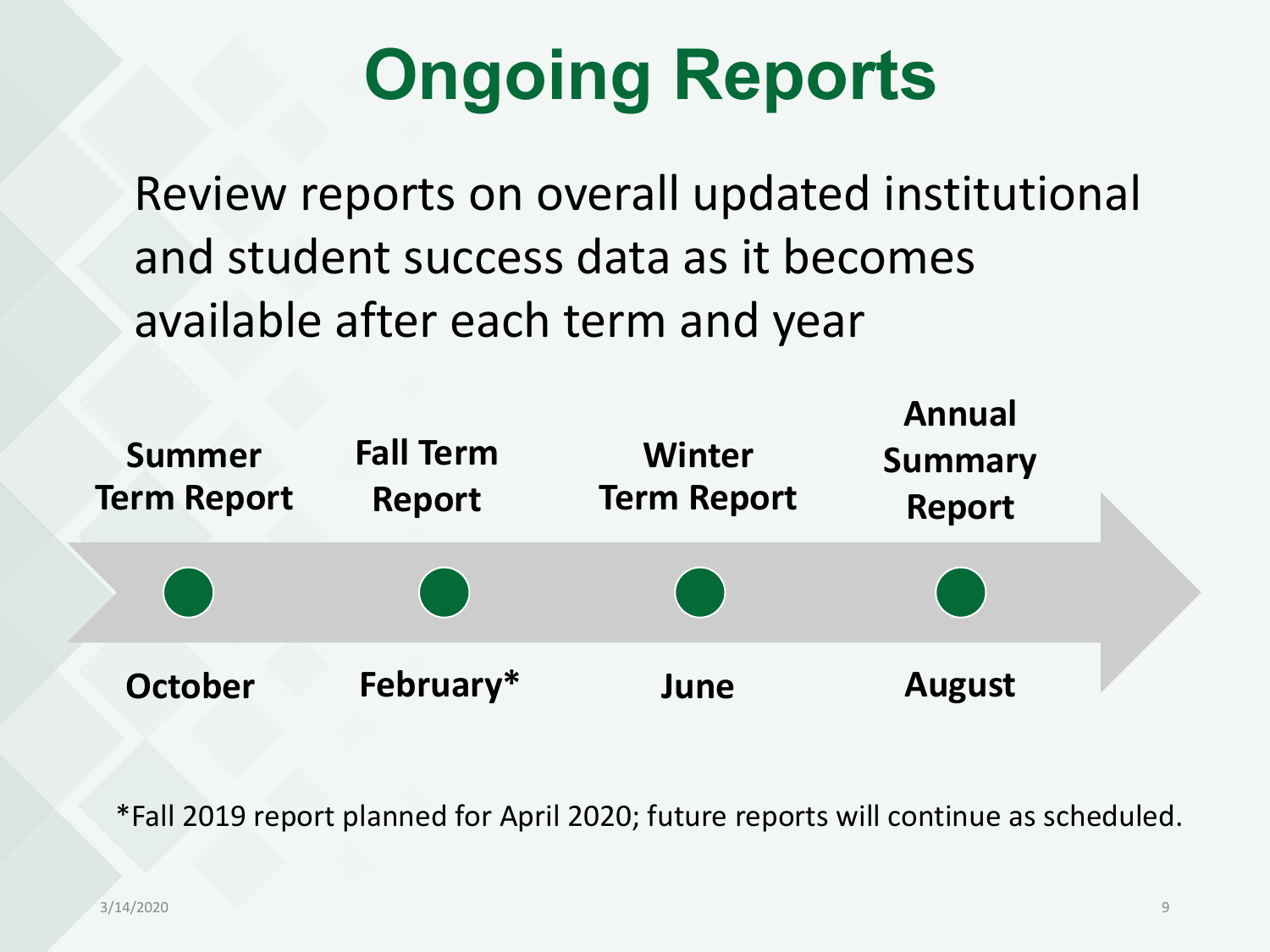# **Fall Report KPI Tracking**

- Different KPIs highlighted at different times of year based on data availability, timing of impact
- Some KPIs have updates in all reports, others highlighted in one or more
- Next slide shows examples of KPI tracking focused on Fall report
- Following slides show all core KPIs and contextual narrative details as scheduled for the three thematic areas of continuous improvement framework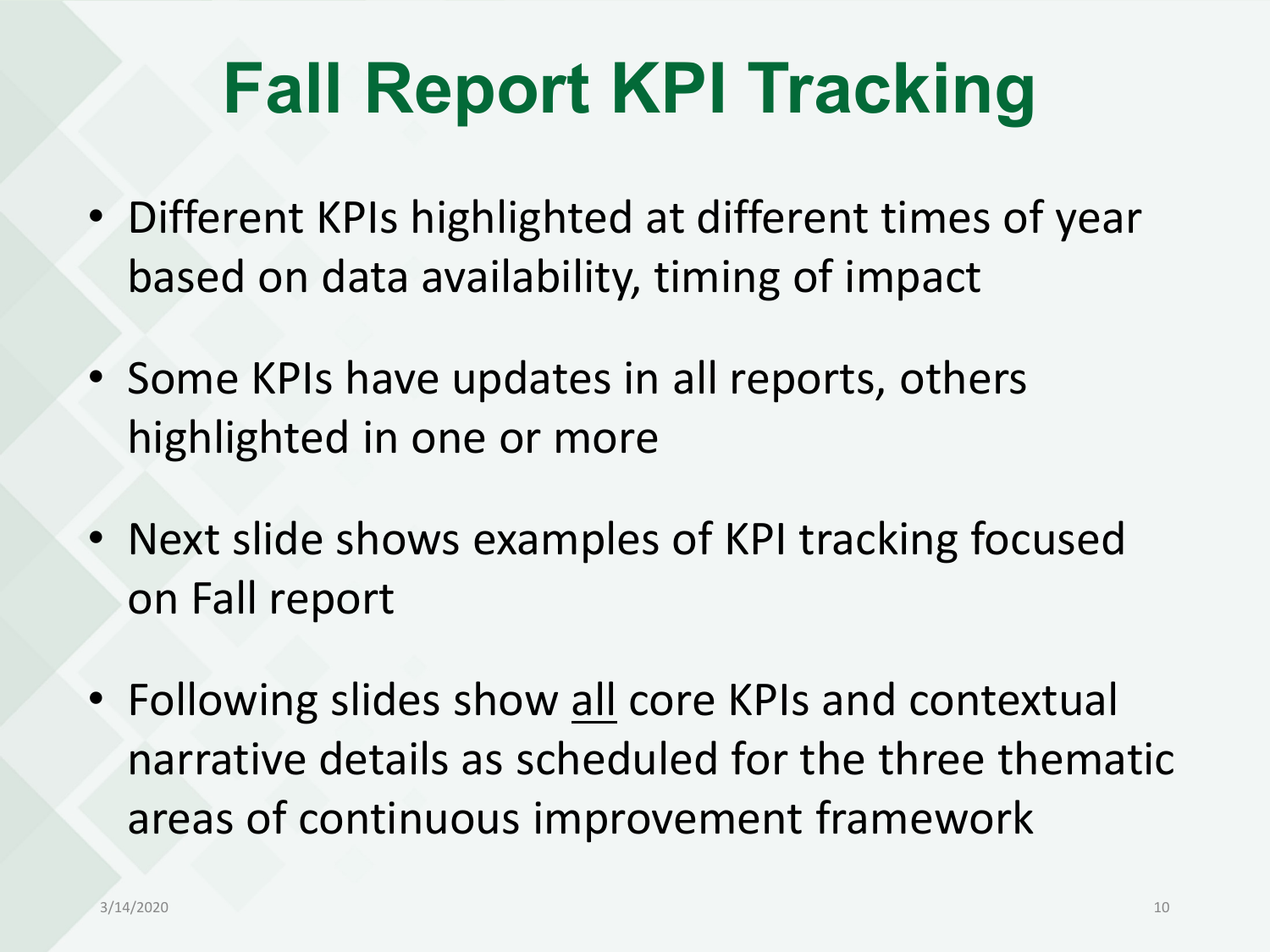# **Fall Report KPI Tracking**

| #  | Fall 2019 Core KPIs                                                                      | 2017   | 2018   | 2019    | <b>Trend</b> | Past<br>Year<br>Change | <b>Target</b> | <b>Target</b><br>Comparison |
|----|------------------------------------------------------------------------------------------|--------|--------|---------|--------------|------------------------|---------------|-----------------------------|
| 1  | Headcount enrollment                                                                     | 17,673 | 15,942 | 15,668  |              | $-274$                 |               |                             |
| 2  | Conversion rate                                                                          | 33.7%  | 32.4%  | 33.1%** |              | $+0.7%$                | 33%           |                             |
| 3  | Average enrolled credits                                                                 | 8.17   | 8.17   | 8.18    |              | $+0.01$                |               |                             |
| 4a | Fall FTIAC students placed<br>into developmental ENG<br>and/or MAT                       | 73%*   | 74%*   |         |              |                        | N/A           | N/A                         |
| 4b | Attempt developmental ENG<br>and/or MAT                                                  | 79%*   | 78%*   |         |              |                        | 79%           |                             |
| 4c | Attain college readiness                                                                 | 39%*   | 39%*   |         |              |                        | 40%           |                             |
| 5  | Credits successfully<br>completed by FTIAC students<br>in first fall term (C- or higher) | 66.9%* | 72.6%* |         |              | $+5.7%$                |               |                             |
| 6  | Course success (all courses<br>completed grade C or higher)                              | 73.6%  | 72.4%  | 72.5%   |              | $+0.1$                 |               | 4                           |
| 7  | Fall to Fall persistence rate                                                            | 54.3%  | 54.3%  | 56.9%   |              | $+2.6%$                |               |                             |
| 8  | Completed Associate Degree<br>or Certificate within six years<br>(cohort data)           | 1,096  | 1,103  |         |              | $+7$                   |               |                             |

\*Two-year cohorts started at OCC in 2015 and 2016, respectively.

\*\* Will be updated.

Note: Targets are initial estimates, to be confirmed through data review and discussions with administration, faculty, and staff.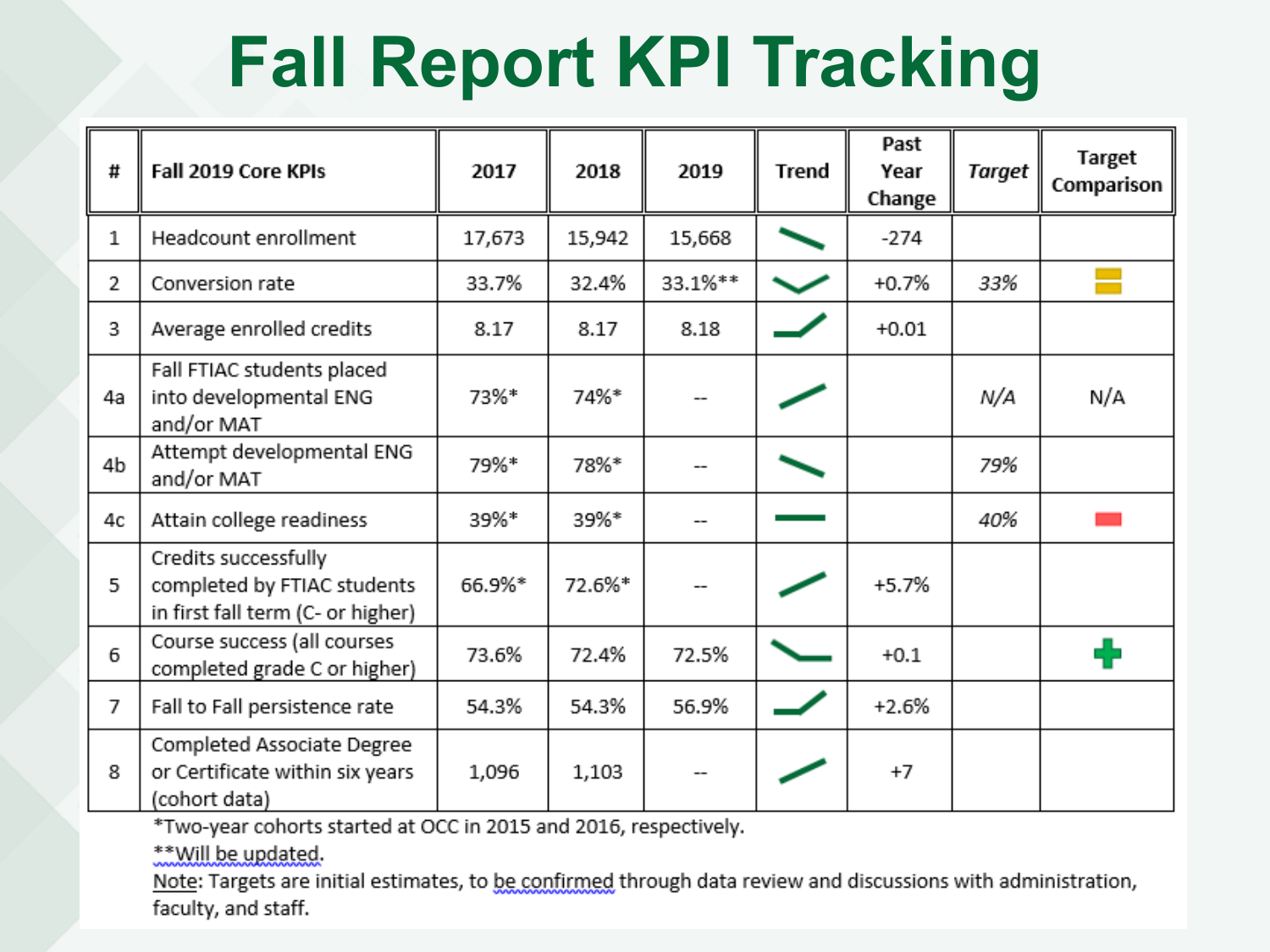

- Inclusive College Community
- Environment of Collaboration and Respect
- Equity of Access and Success
- Sense of Belonging and Connection
- Community Enrichment
- Accountability, Transparency & Communication
- Commitment to Student Success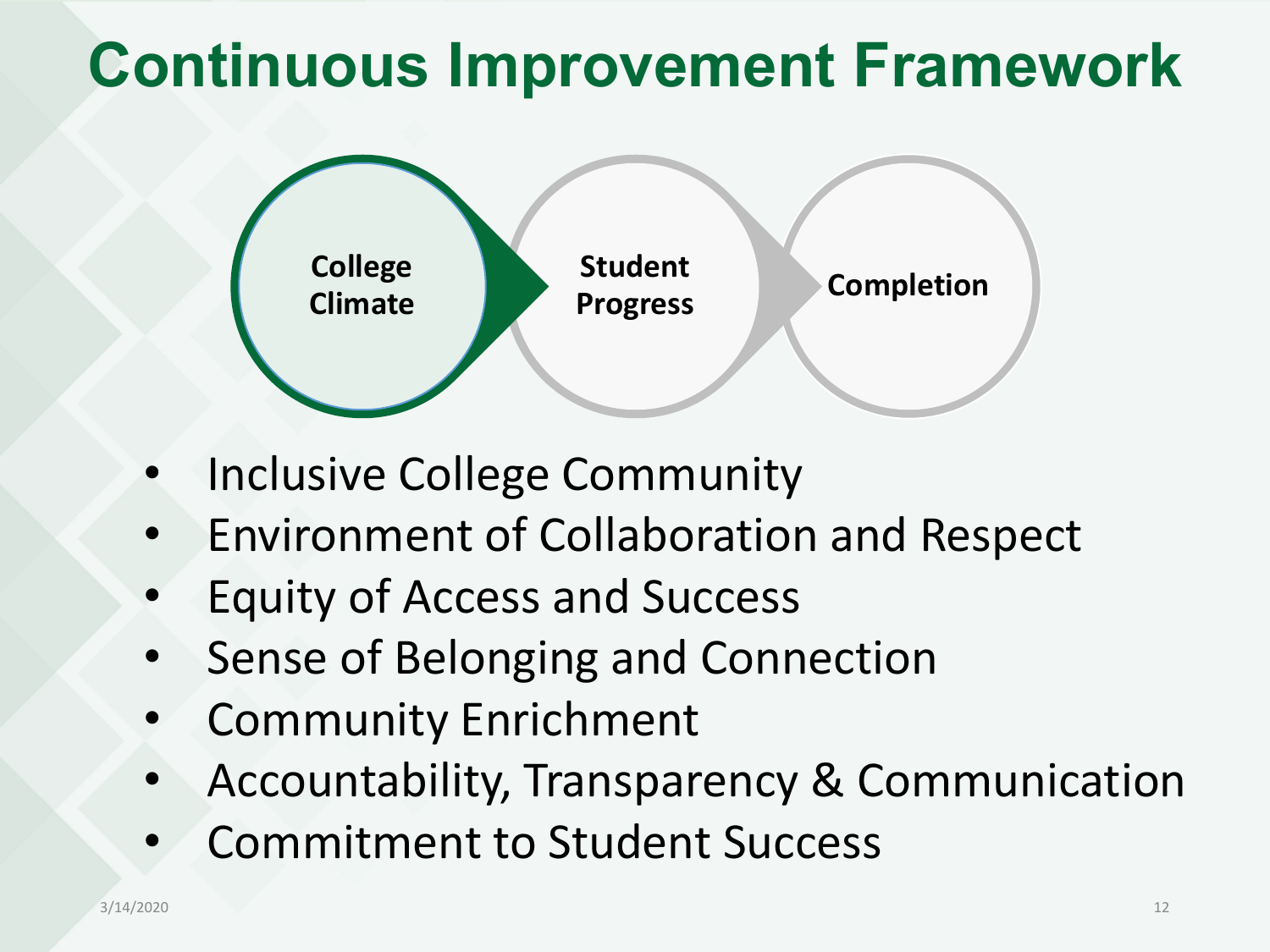# **College Climate KPIs**

## **Enrollment, Demographics & Community**

The diversity and inclusion of the College community enriches the experiences and growth of students, faculty, and staff. Programming on diversity, equity, and inclusion topics, global education, general education outcomes, and student participation in support services and campus life help build an environment of respect, collaboration, and connection dedicated to student success.

| #              | <b>Core KPI</b>                                                                                                         | <b>Board Ends</b>       | Reports                         |
|----------------|-------------------------------------------------------------------------------------------------------------------------|-------------------------|---------------------------------|
| $\mathbf{1}$   | Headcount enrollment trend (by age, race/ethnicity, residency<br>& city, full-time/part-time, financial aid/Pell, etc.) | <b>All Ends</b>         | Fall, Winter,<br>Summer, Annual |
| $\overline{2}$ | Diversity initiatives/programming, participation, impact                                                                | Diversity               | Fall, Winter, Annual            |
| $\mathbf{3}$   | Student Services support and satisfaction surveys                                                                       | <b>Student Services</b> | Fall, Winter,<br>Summer, Annual |
| $\overline{4}$ | Student/campus life, co-curricular involvement                                                                          | <b>Student Services</b> | Fall, Winter, Annual            |
| 5              | Related surveys of students, faculty, and staff                                                                         | <b>All Ends</b>         | Annual                          |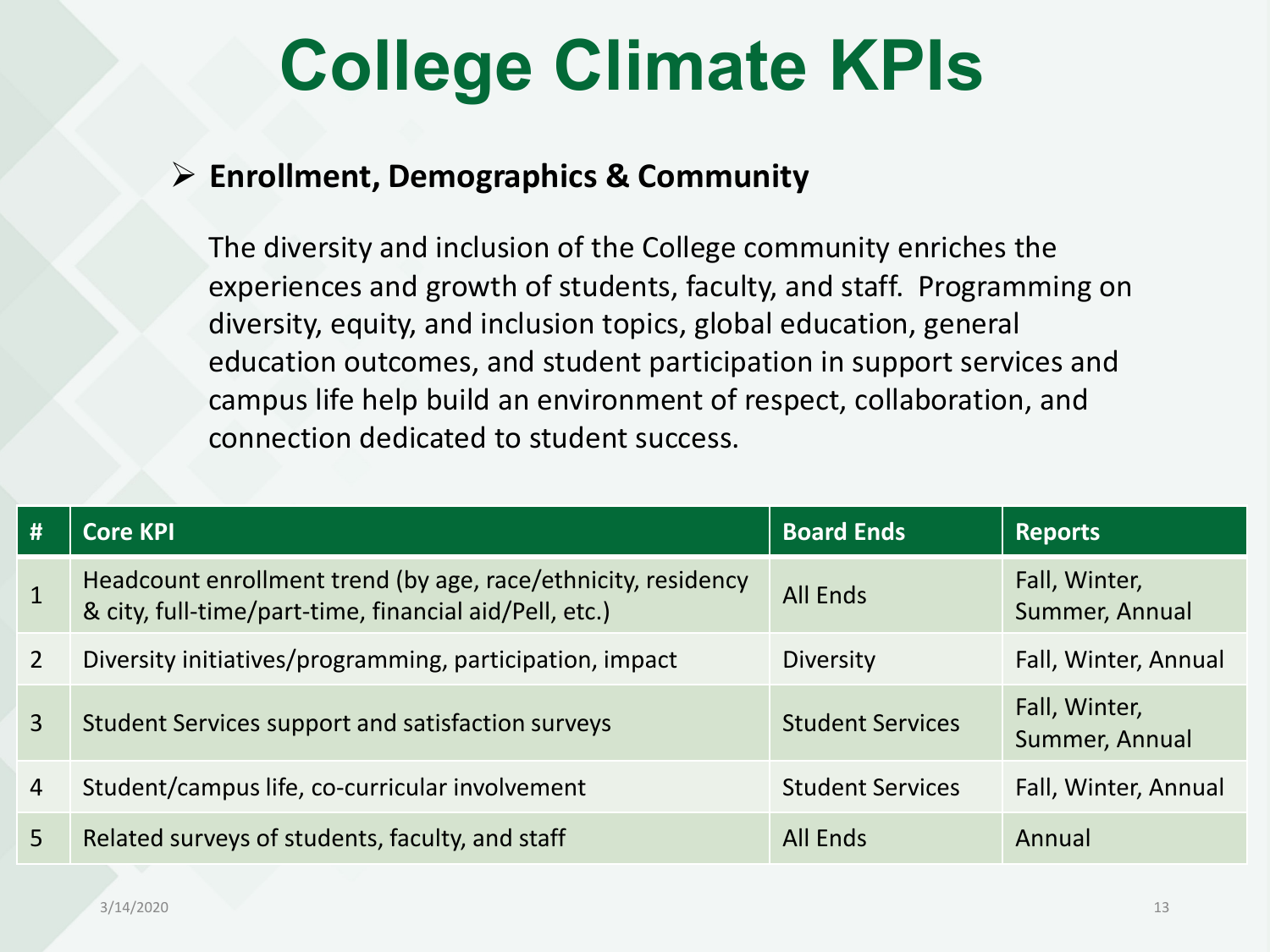## **College Climate**

**Trend in Fall Term Enrollment by Age**



|             | $18$  |      | 18-24  |       | $25 - 29$ |       | $30 - 39$ |       | 40-49 |      | $50+$ |      |
|-------------|-------|------|--------|-------|-----------|-------|-----------|-------|-------|------|-------|------|
|             | #     | %    | #      | %     | #         | %     | #         | %     | #     | %    | #     | %    |
| <b>FA19</b> | 1,004 | 6.4% | 9,540  | 60.9% | 2,217     | 14.1% | 1,673     | 10.7% | 758   | 4.8% | 475   | 3.0% |
| <b>FA18</b> | 952   | 6.0% | 9,715  | 60.9% | 2,243     | 14.1% | 1,778     | 11.2% | 786   | 4.9% | 463   | 2.9% |
| <b>FA17</b> | 965   | 5.5% | 10,768 | 60.9% | 2,525     | 14.3% | 1,859     | 10.5% | 981   | 5.6% | 573   | 3.2% |
| <b>FA16</b> | 1,030 | 5.4% | 11,554 | 60.4% | 2,661     | 13.9% | 2,057     | 10.8% | 1,137 | 5.9% | 693   | 3.6% |
| <b>FA15</b> | 1,016 | 4.8% | 12,780 | 59.9% | 2,932     | 13.7% | 2,401     | 11.3% | 1,334 | 6.3% | 861   | 4.0% |

14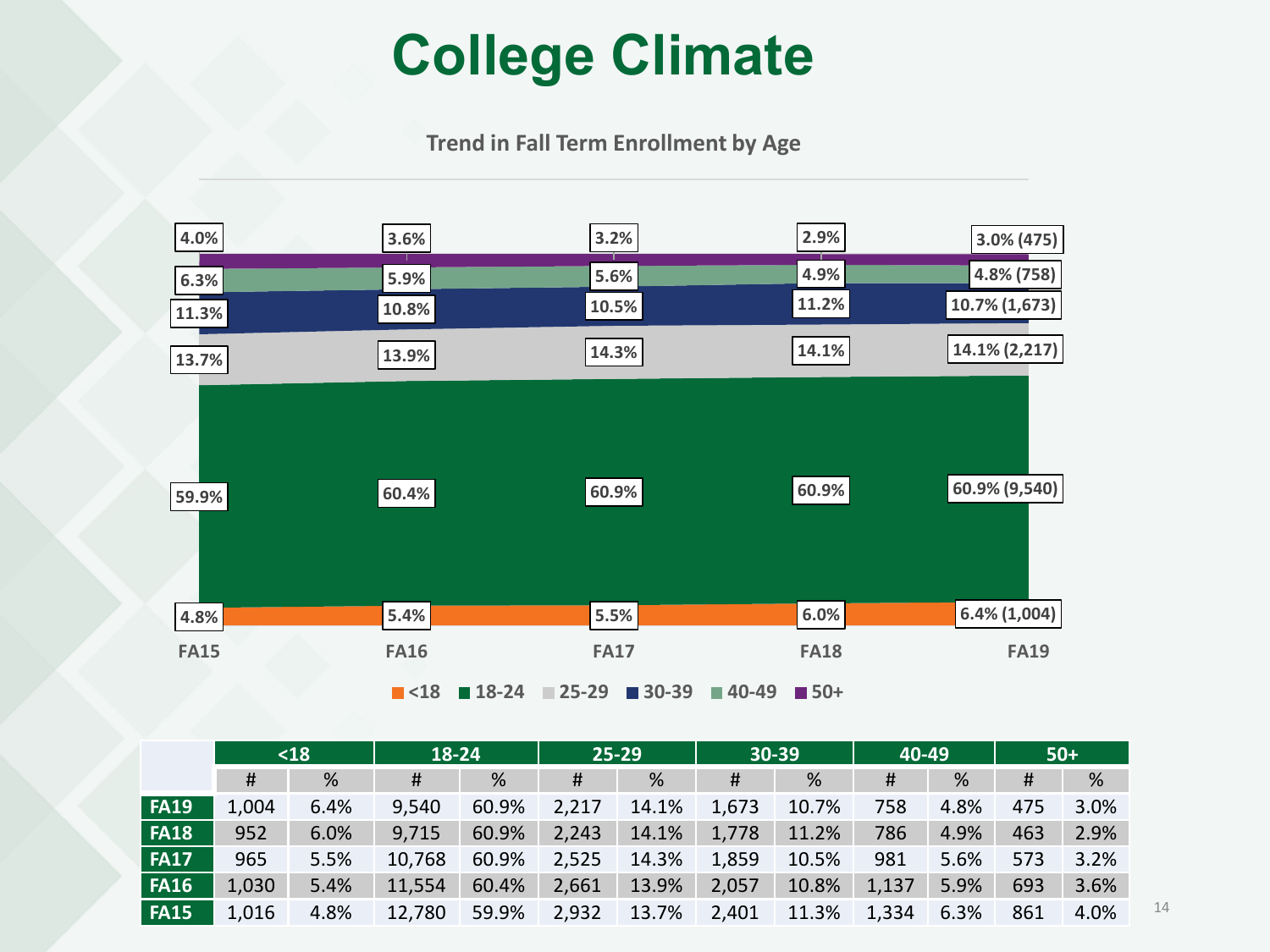

- $\checkmark$  Recruitment, access, and matriculation
- $\checkmark$  Student preparation, early success, momentum
- $\checkmark$  College readiness attainment
- $\checkmark$  Success of learning and credit completion
- $\checkmark$  Retention and persistence of enrollment
- $\checkmark$  Student satisfaction with services
- $\checkmark$  Progress toward academic/professional goals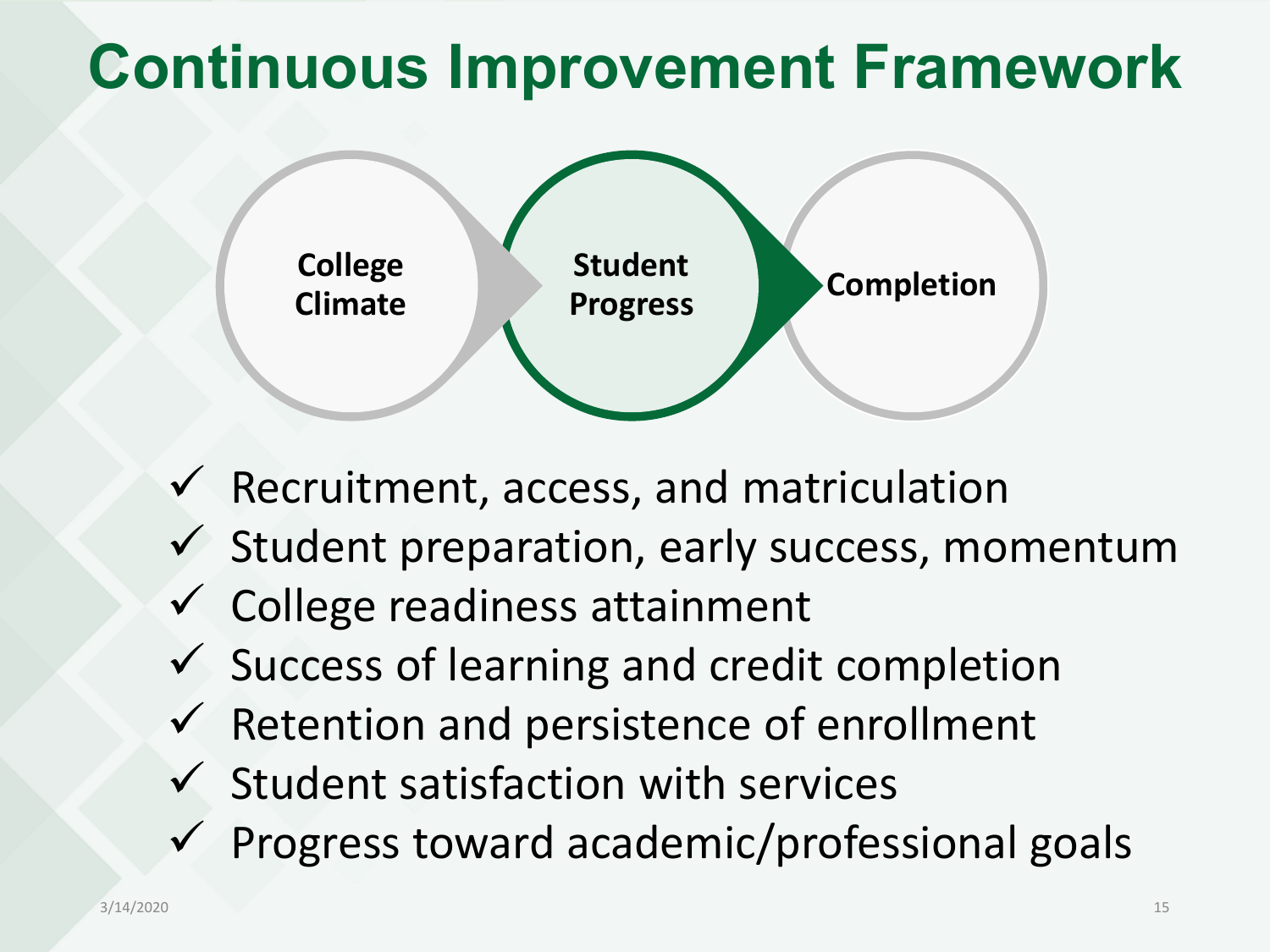# **Student Progress KPIs**

## **Academic Excellence, Recruitment, Student Pathways**

The academic excellence of OCC's courses and programs is recognized via its accreditation and alignment with external standards. Partnerships and community outreach connect an OCC education to the K-16 system and workforce needs.

| # | <b>Core KPI</b>                                                                                            | <b>Board Ends</b>                          | <b>Reports</b> |
|---|------------------------------------------------------------------------------------------------------------|--------------------------------------------|----------------|
| 6 | Secondary Partnerships (programs, enrollment, impact)                                                      | <b>College Readiness,</b><br>Transfer, CTE | Annual         |
|   | Workforce and Continuing Education Partnerships (organizations,<br>enrollment, impact)                     | WCE, CTE                                   | Annual         |
| 8 | Postsecondary Partnerships and Transferability (course credit, transfer<br>pathways, articulated programs) | <b>Transfer</b>                            | Annual         |
| 9 | Recruitment and Matriculation (conversion rate, onboarding analysis)                                       | <b>Student Services</b>                    | Fall, Winter   |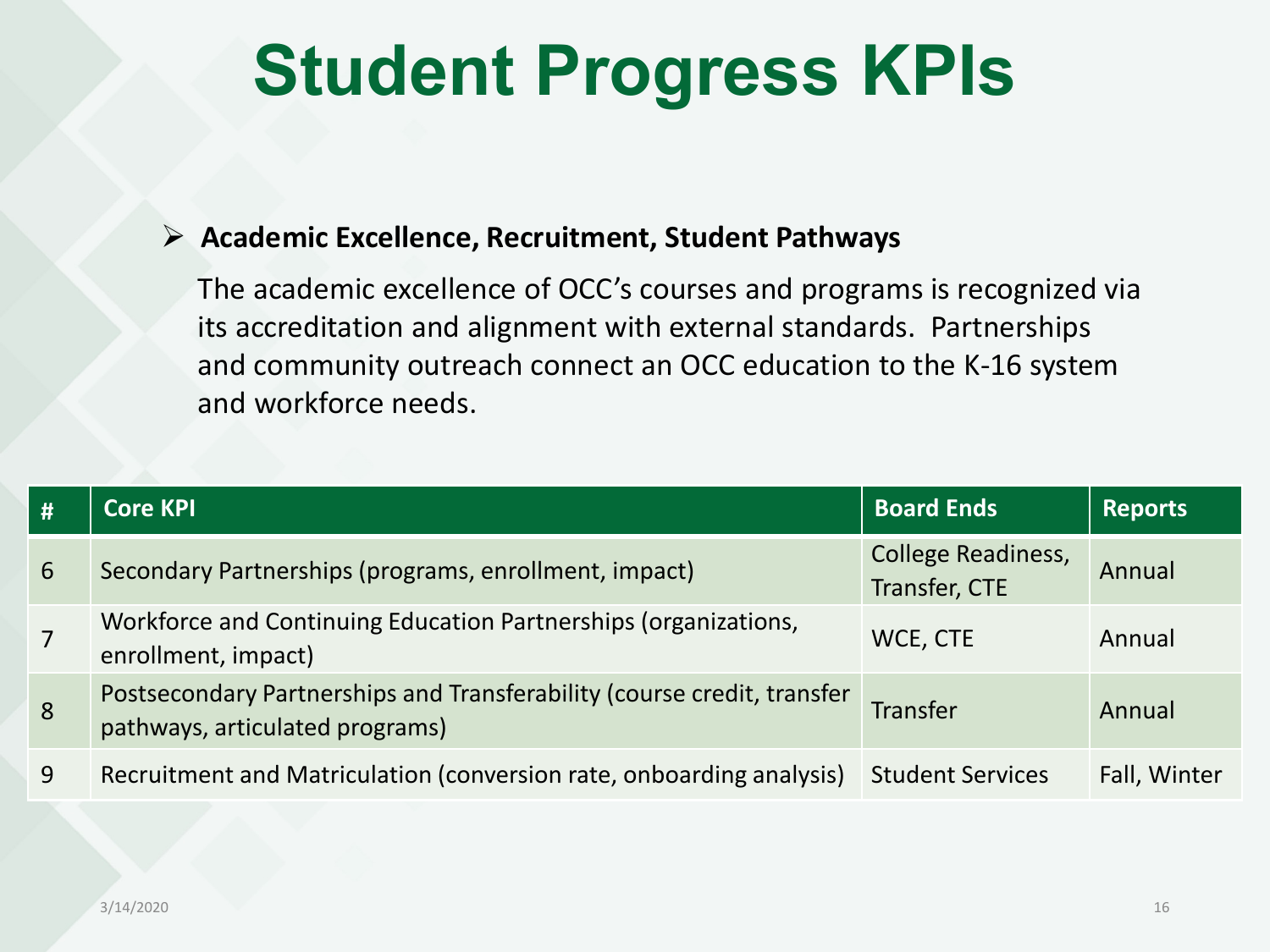# **Student Progress KPIs**

## **Student Learning, Academic Progress, Retention & Persistence**

- Assessment of student learning, successful course completion, ongoing enrollment
- Innovation in pedagogy and course delivery
- Student support services (financial and academic support, expanded advising, strategic scholarships, etc.)

| #  | <b>Core KPI</b>                                                                                                                  | <b>Board Ends</b>                                            | <b>Reports</b>                  |
|----|----------------------------------------------------------------------------------------------------------------------------------|--------------------------------------------------------------|---------------------------------|
| 10 | Trend in credit hour enrollment (total, by division,<br>student average/ranges by term, section capacity,<br>distance education) | Transfer, CTE                                                | Fall, Winter,<br>Summer, Annual |
| 11 | Attainment of College Readiness (Fall FTIAC place,<br>attempt, complete, continue)                                               | <b>College Readiness</b>                                     | Fall                            |
| 12 | Credit success (FTIAC first fall term, two-year<br>cohort with C- or higher)                                                     | <b>College Readiness</b>                                     | Fall                            |
| 13 | Course success (all courses completed C or higher)                                                                               | College Readiness, Transfer,<br><b>CTE</b>                   | Fall, Winter,<br>Summer         |
| 14 | Enrollment progress (Fall to Winter retention, Fall<br>to Fall persistence)                                                      | College Readiness, Transfer,<br><b>CTE, Student Services</b> | Winter, Fall                    |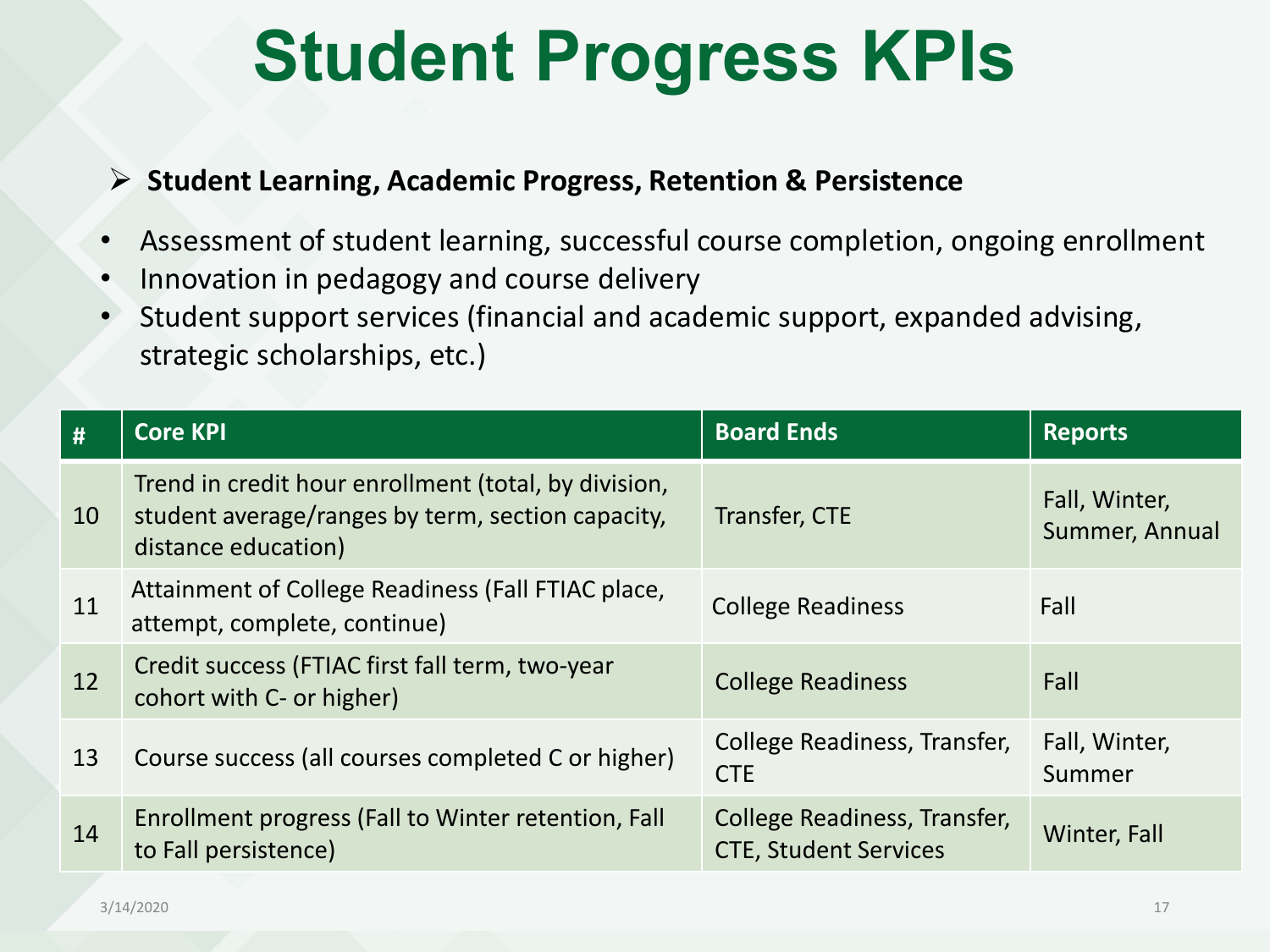## **Student Progress**

#### **Measure Filter**

- V Number of Admitted Students
- V Number of Students Offically Enrolled
- $\sqrt{\sqrt{ }}$  Number of Students with Registration History

Legends Number of Admitted Students Number of Students with Registration History Number of Students Offically Enrolled b.

### **Fall Admission to Enrollment Trend**



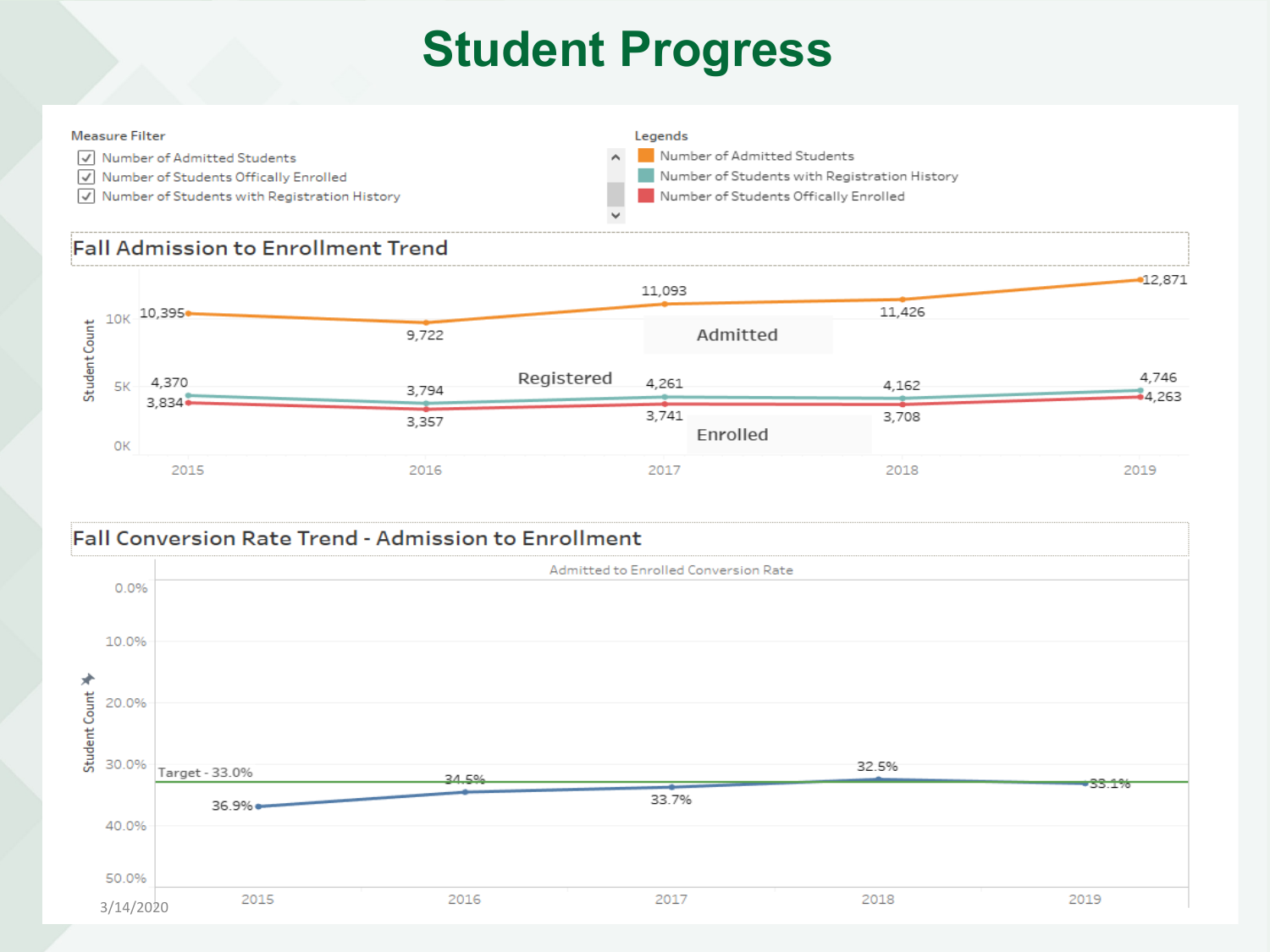## **Student Progress**

OCC Definition: Students enrolled in the Fall term that persist to enroll again in the following Fall term, minus those that successfully graduated or transferred to a four-year institution prior to that time.



## **Fall to Fall Persistence Rate**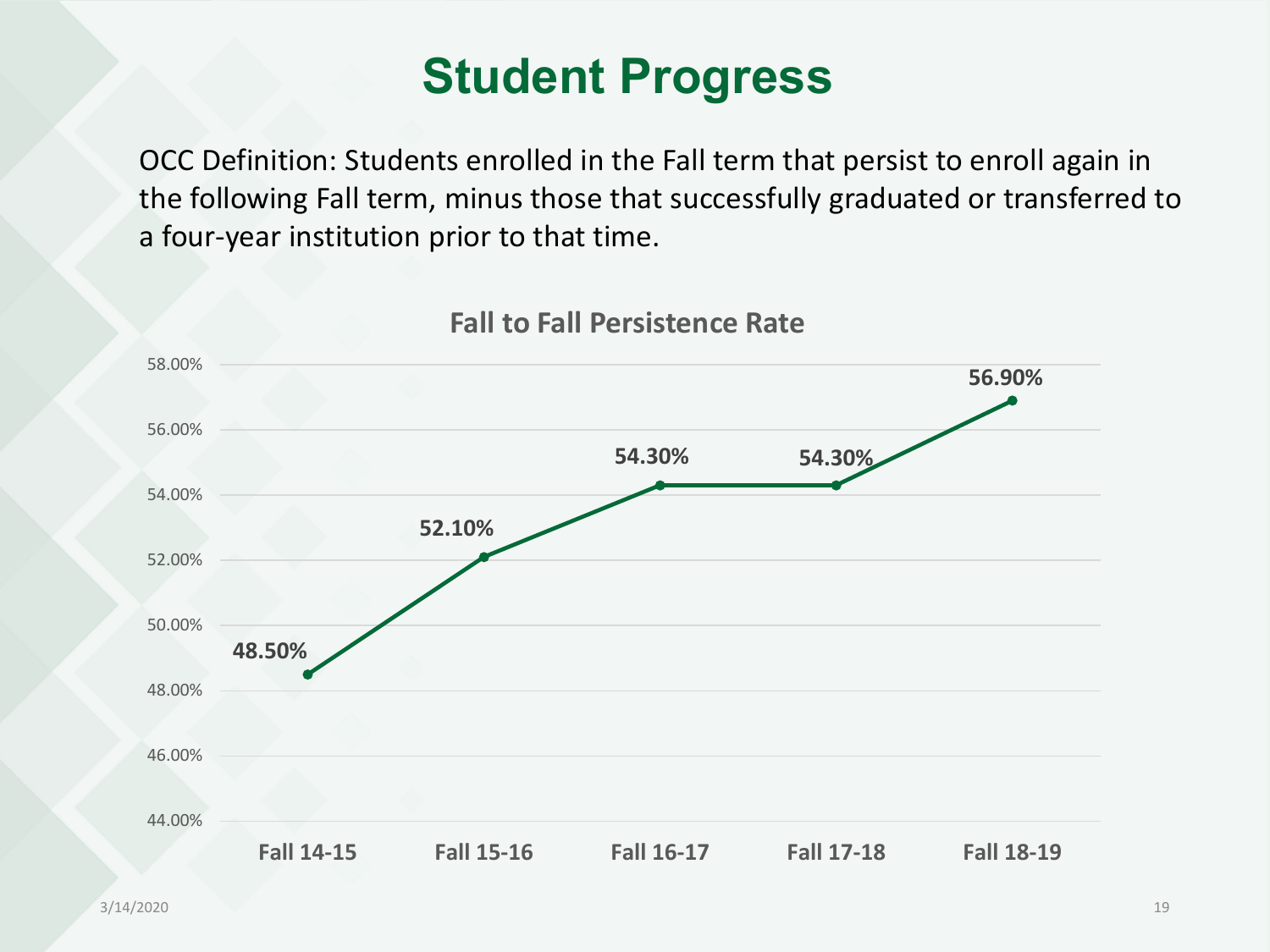

 $\checkmark$  Completion of degree or certificate  $\checkmark$  Transfer of credit leading to degree/credential  $\checkmark$  External certification or licensure  $\checkmark$  Training and professional development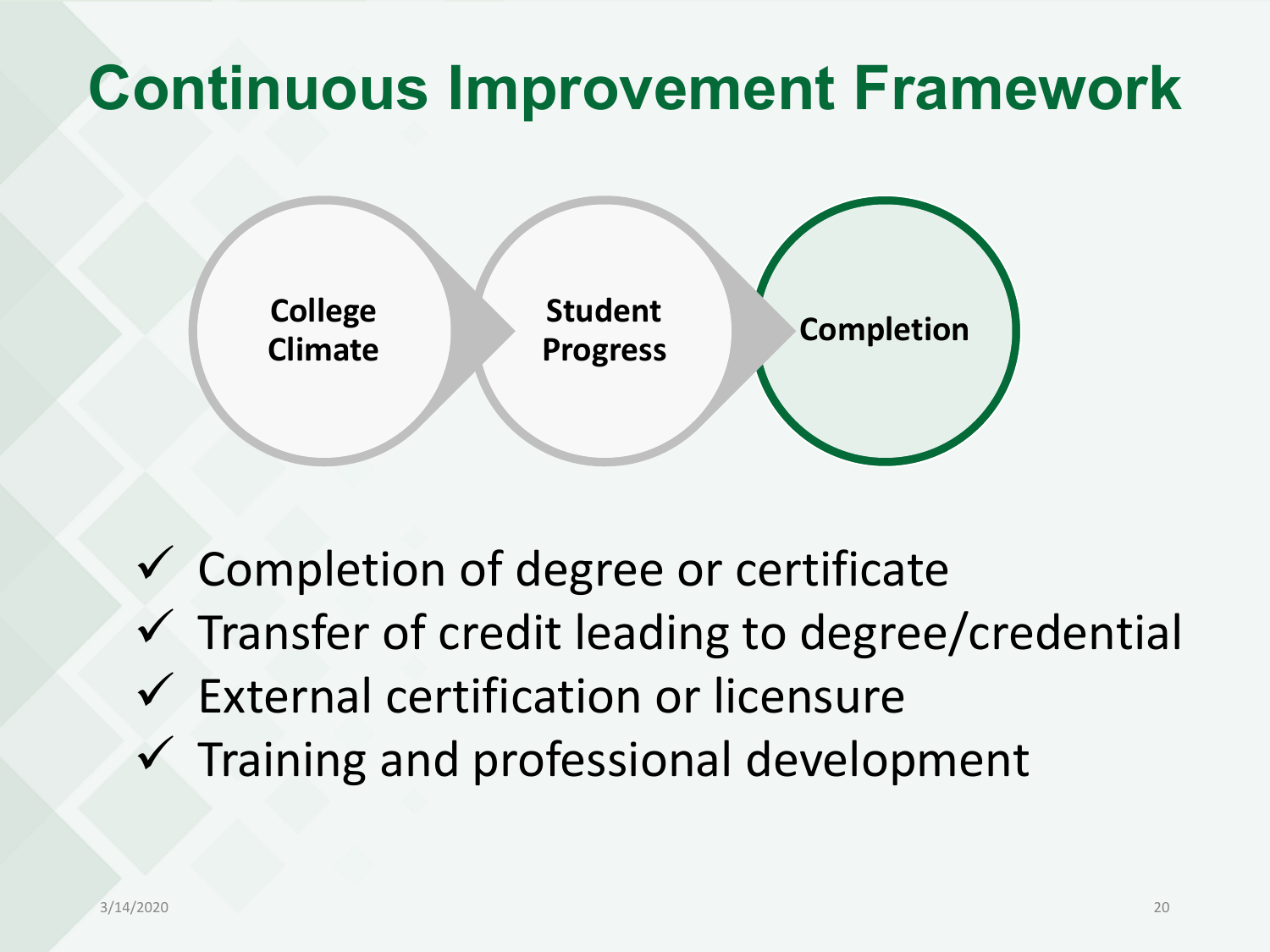# **Completion KPIs**

 **OCC contributes to the postsecondary attainment and advancement of its students in several ways**

| #  | <b>Core KPI</b>                                                                                        | <b>Board Ends</b>                                | <b>Reports</b> |
|----|--------------------------------------------------------------------------------------------------------|--------------------------------------------------|----------------|
| 15 | <b>Completed Associates Degree or Certificate</b><br>within 6 years (cohort data, full-time/part-time) | <b>CTE, Transfer (with</b><br>degree), Diversity | Fall, Annual   |
| 16 | Trend of earned Associates Degrees and<br>Certificates (all students by term and annual)               | <b>CTE, Transfer (with</b><br>degree), Diversity | Annual         |
| 17 | CTE earned recognized postsecondary credential<br>(i.e. degree, certificate, licensure, certification) | <b>CTE</b>                                       | Winter, Annual |
| 18 | Transfer to four-year institutions                                                                     | Transfer                                         | Annual         |
| 19 | Guest student headcount and completed credits                                                          | <b>Transfer</b>                                  | Summer, Annual |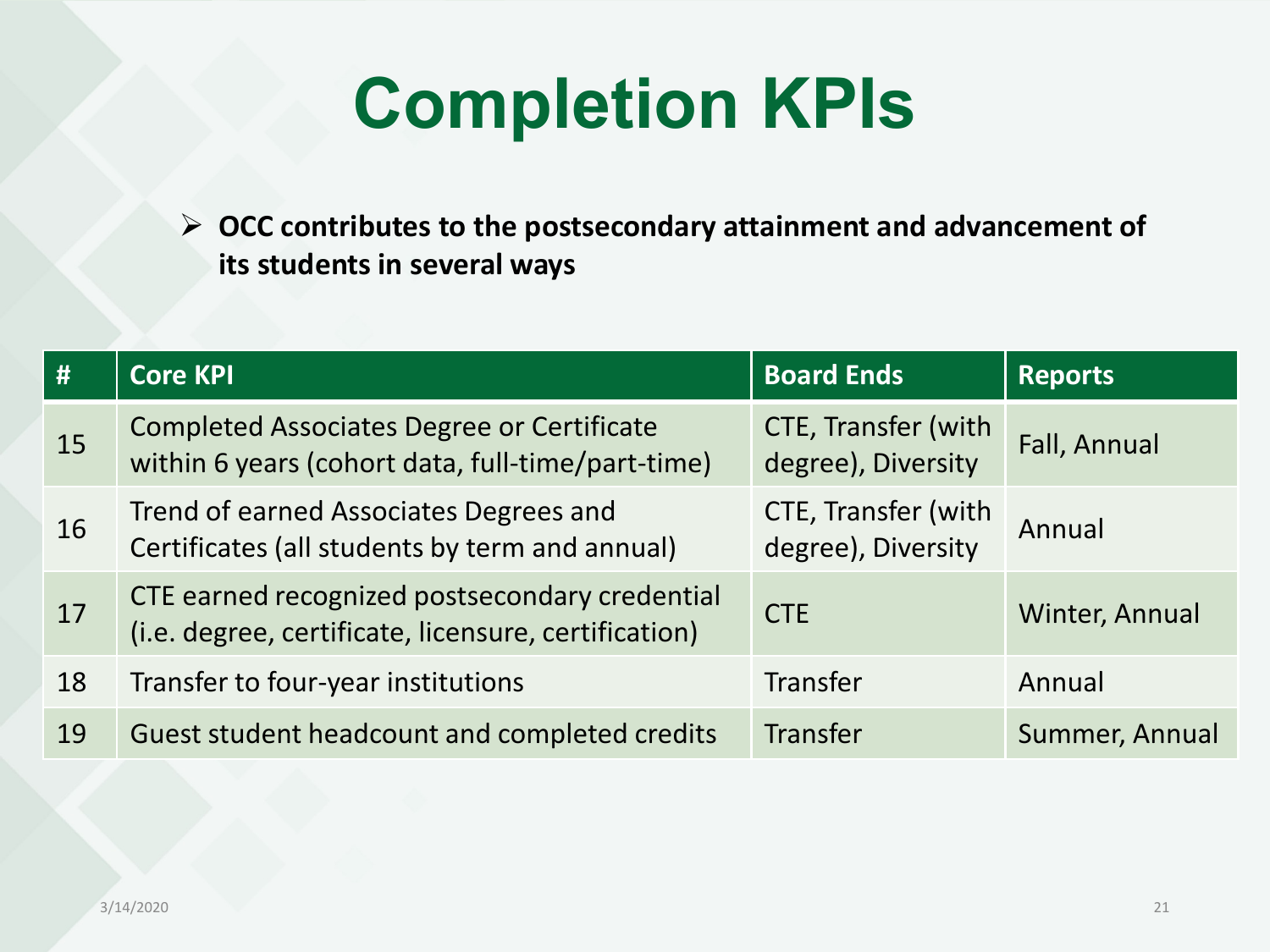# **Student Achievement**

### Fall Credential Seeking Cohort Completion Rate By end of Year Six



3/14/2020 22